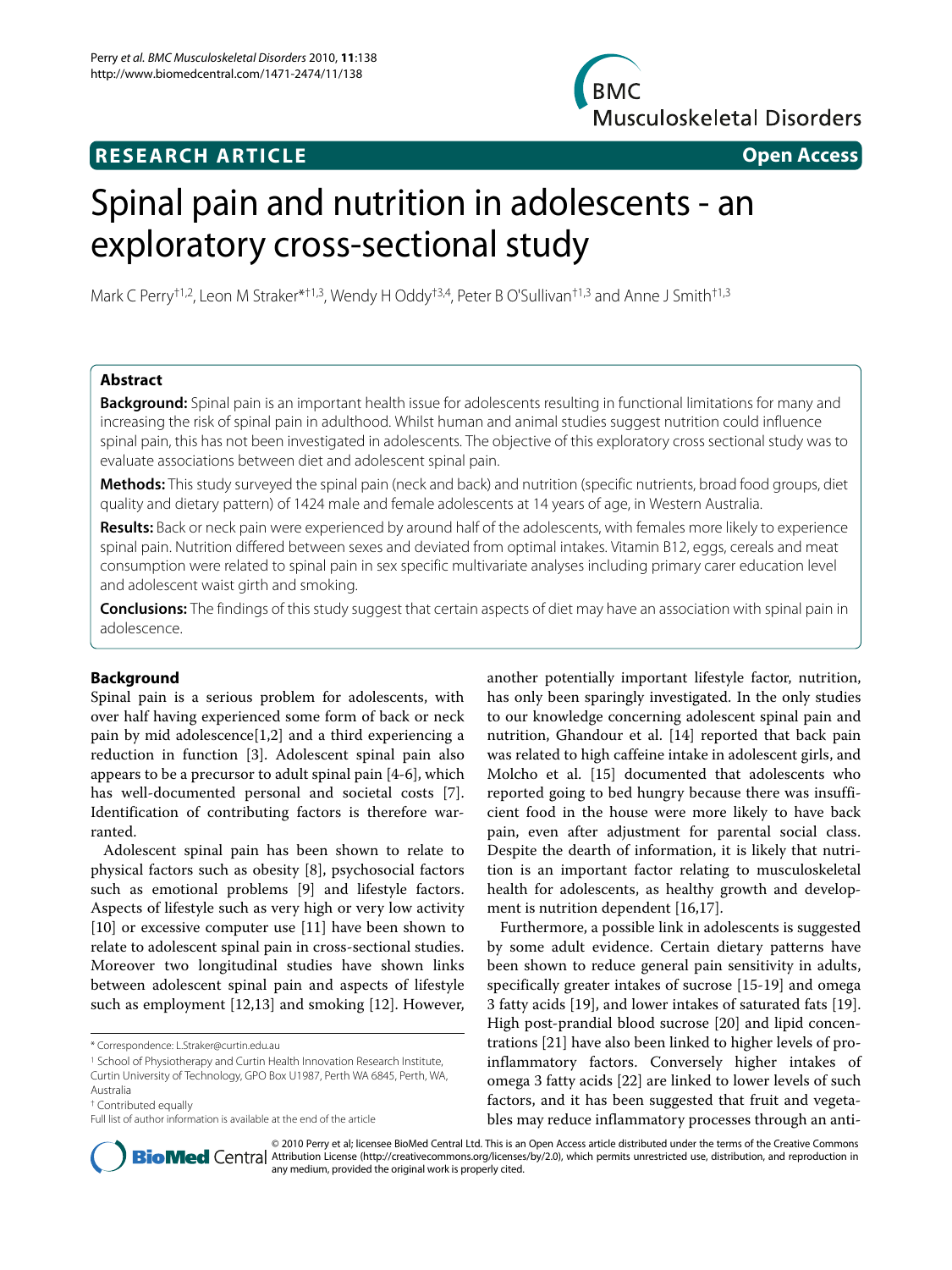oxidant effect [[23](#page-7-20)]. Although such influences on inflammation are likely to be short-term in themselves, effects are likely to be continuous, as food intake is repeated [\[23](#page-7-20)].

There is evidence that adolescent diets deviate further from recommended dietary guidelines than adult diets [[24\]](#page-7-21) and so nutritional effects on spinal pain may possibly be more common in adolescents. Contemporary adolescent diet in the western world is below recommended standards, with high intakes of sugar [\[25](#page-7-22)[,26](#page-7-23)] and fat [\[25](#page-7-22)], low intakes of fibre [[25,](#page-7-22)[27\]](#page-7-24) and a steady reduction in fruit and vegetable consumption throughout adolescence [\[28\]](#page-7-25).

Altogether these findings suggest that there may be links between spinal pain and nutrition in adolescents. Given the lack of prior research in this area, our study aims to be exploratory in nature, and to investigate the links between a range of nutritional and dietary factors and adolescent spinal pain. Based on the limited prior evidence, the first hypothesis was that low or high consumption of specific nutrients or food groups may be associated with spinal pain. As individual nutrients or foods may have a very small impact, our second hypothesis was that adolescents with spinal pain will have a poorer quality diet and dietary pattern.

## **Methods**

#### **Design**

This was a cross-sectional exploratory study conducted in Western Australia.

## **Participants**

Data from 1424 adolescents (696 girls, 728 boys) of mean (SD) height 1.64 (0.08) m, weight 57.6 (13.1) kg and age 14.06 (0.20) yrs were collected as part of their participation in the Western Australian Pregnancy Cohort 'Raine' Study [http://www.rainestudy.org.au.](http://www.rainestudy.org.au) There were 2337 adolescents eligible for the 14 year follow-up, of which 1704 (72.9%) consented to some aspect of the follow-up and 1424 (60.9%) completed the data collection requirements for the analysis reported in this paper. The initial cohort over-represented socially disadvantaged groups and there has been greater attrition in these groups so the remaining participants more closely match the Australian adolescent population [\[29](#page-7-26)[,30](#page-7-27)]. Informed consent to participate in the 14 year follow-up was obtained from the primary carer. The study was approved by the Human Research Ethics Committees of Curtin University of Technology and Princess Margaret Hospital.

# **Procedure**

# *Nutritional data*

At around the time of the adolescent's 14th birthday a food frequency questionnaire (FFQ) was sent to the participants' homes by post for completion by the adolescent's carer in association with the study adolescent in

order to assess the usual dietary intake of each adolescent. The FFQ is a semi-quantitative assessment developed by the Commonwealth Scientific and Industrial Research Organisation (CSIRO) in Australia [\[31](#page-7-28)]. The FFQ asks about the usual frequency of consumption of 212 food and beverage items, excluding alcohol, and how their usual serve (portion) compared to a standard serve size given in household measurements (spoons, cups, slices, etc). The questionnaires were returned in a prepaid envelope and checked by a research nurse and missing or unclear responses were clarified when the adolescent attended their physical assessment. The CSIRO entered and verified the FFQs and provided estimates of daily intakes of foods and nutrients using Australian food composition data. This FFQ has been validated [\[32](#page-7-29),[33](#page-7-30)] and shown to correctly rank a reasonable proportion of most nutrient intakes when compared to a 3-day food record in this adolescent cohort [[34\]](#page-7-31).

## *Spinal pain data*

Each adolescent was invited to a research centre to complete a questionnaire on a variety of developmental and health issues, some of which are reported in this paper. Spinal pain questions were: Has your back been painful in the last month? ('yes' or 'no'), and Has your neck/shoulder been painful in the last month? ('yes' or 'no'), The spinal pain questions were based on prior questions with demonstrated test-retest reliability and validity in comparison to clinical interview[[8,](#page-7-6)[35,](#page-8-0)[36\]](#page-8-1).

## **Potential confounding variables**

Because poor diet may relate to lower socioeconomic status in adolescence [[37,](#page-8-2)[38\]](#page-8-3), which may in turn be related to subsequent spinal pain [\[39\]](#page-8-4), this study also considered primary carer highest educational levels. As smoking [[40](#page-8-5)] and activity [[41\]](#page-8-6) may also relate to both diet and spinal pain, they were also evaluated in analyses. Body fatness has been associated with back pain in adolescents [\[1](#page-7-0),[42](#page-8-7)] and was assessed by waist girth. Males and females were considered separately as both diet [[43,](#page-8-8)[44\]](#page-8-9) and spinal pain [[1,](#page-7-0)[45\]](#page-8-10) may differ between genders.

#### **Data management**

As this was an exploratory study and prior literature had suggested possible links between spinal pain and specific nutrients, particular food groups and diet quality, the nutrition data were characterized in four ways.

#### *a. Specific nutrients*

The FFQ raw data were used by CSIRO to derive estimates of the intakes of specific nutrients. The nutrient content of consumed food was estimated from Australian nutrient databases [\[46](#page-8-11)[,47](#page-8-12)], British food tables [\[48](#page-8-13)], and US Dept of Agriculture food tables [\[49](#page-8-14)]. An estimate of total energy intake was also derived.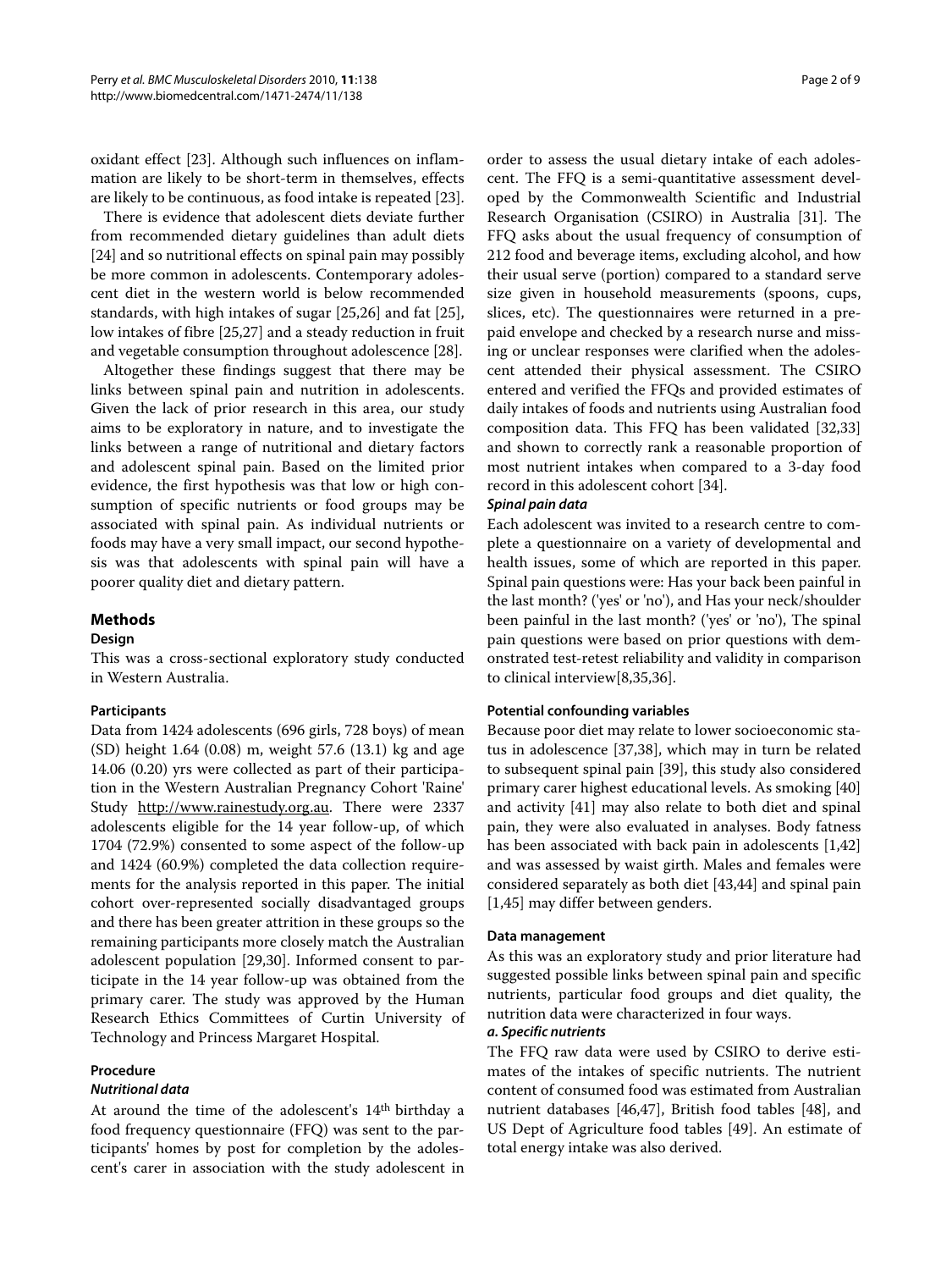#### *b. Broad Food Groups*

The FFQ was also processed by CSIRO to provide estimates of the intake of 212 foods which we combined into 16 food groups. Estimated consumption of these food groups was reported as grams per day.

#### *c. Diet Quality scores*

Five major food groups (cereal, vegetables, fruit, dairy products, meat and meat alternatives), six macronutrients (total fat, saturated fat, protein, fibre, iron, calcium) and 'extras' (which were sweet and salty snack foods including confectionery, biscuits and crisps) were further analysed by creating diet quality categories: 'least optimal', 'semi-optimal' and 'optimal' based on recommended serves of these food groups [[50\]](#page-8-15).

#### *d. Dietary Pattern*

To further characterize the type of diet a factor analysis of the food groups was also carried out [\[51](#page-8-16)]. Two main dietary types were found; a 'healthy' dietary pattern characterised by high loadings for fresh fruit, vegetables, wholegrains, legumes and fish (grilled, steamed or tinned only); and a 'western' dietary pattern loaded highly for take-away foods, red meat, processed meat, refined grains, hot chips, soft drinks, confectionery, cakes and biscuits, and high fat dairy products. Each adolescent received a z-score for both dietary patterns.

#### **Data analysis**

Gender differences were analysed using independent t tests for each of the continuous variables, and Chi squared tests for the categorical variables. The continuous nutritional variables of specific nutrients and broad food groups were banded into the bottom 25%, interquartile range and top 25%. The diet quality variables were already in categories ('least optimal', 'semi-optimal' and 'optimal'). The continuous z scores for the two dietary patterns ('western' and 'healthy') were banded into four quartiles. The use of category bands allowed the analysis to detect non-linear relationships, for example where both high and low intakes of a food group was associated with spinal pain. Simple linear analysis would miss such an association.

Univariate logistic regression models predicting back or neck/shoulder pain during the past month for each gender from each nutrition characteristic were calculated, with statistical significance set at  $p < 0.05$ .

Forward stepwise likelihood ratio multivariate logistic regression models were used to evaluate the combined associations of nutritional factors, with the probability for entry and removal of covariates based on the likelihood ratio score statistic being  $p = 0.05$  and 0.10 respectively. These criteria for inclusion/exclusion were set to balance false positive and false negative findings. The multivariate analyses of associations between spinal pain and nutrition were performed on specific nutrients and broad food

categories. No multivariate analysis level was performed for diet quality categories or dietary patterns, as none were significant on univariate testing. Separate models were used for each of these levels, as well as for both genders. For each level, waist girth, primary carer education level, and adolescent smoking in past 12 months, were included in an initial step, with the banded nutritional variables from that analysis level that were significant in univariate testing included in a second step. Adolescent TV viewing and level of exercise outside school hours were unrelated to spinal pain, and thus were not included as potential confounders in multivariate analysis. All statistical analysis was performed using SPSS version 13.

# **Ethics**

This study was conducted according to the guidelines laid down in the Declaration of Helsinki and all procedures involving human subjects were approved by the Human Research Ethics Committees of Curtin University of Technology and Princess Margaret Hospital, Perth, Australia. Written, informed consent was obtained from all subjects.

# **Results**

#### **Spinal pain**

Back or neck pain were experienced by a substantial portion of adolescents. 27.8% of adolescents reported back pain in the past month. Females (30%) had a trend ( $x^2$  = 3.26,  $p = 0.071$ ) for a slightly higher back pain prevalence than males (25.7%). Similarly, 28.7% of adolescents reported neck pain in the past month. Females had a greater ( $\chi$ 2 = 17.72,  $p < 0.001$ .) prevalence (33.9%) than males (23.8%). The gender differences in spinal pain were independent of levels of dietary factors. For example, the female gender was significantly associated with neck pain, with similar odds ratios before (OR 1.7, 95%CI: 1.4 to 2.2) and after (OR 1.6, 95%CI 1.3 to 2.1) adjustment for western diet type.

## **Nutrition**

Nutritional intakes were significantly different for males and females in the majority of specific nutrients and broad food groups (tables 1 and 2). Males tended to have a greater intake of nutrients and broad food groups, although females had a greater intake of vegetable products, soups and confectionary bars (table 2). The quality of nutrition, as measured by diet quality scores, also tended to differ across genders, with fewer females having an 'optimal' or 'semi-optimal' intake of cereals, dairy products, and calcium, and less males having an 'optimal' intake of fibre (table 3). Although significantly fewer females than males had optimal levels of iron and meat, this was a small difference (table 3). Fewer than half of adolescents had an 'optimal' intake of cereal, vegetables,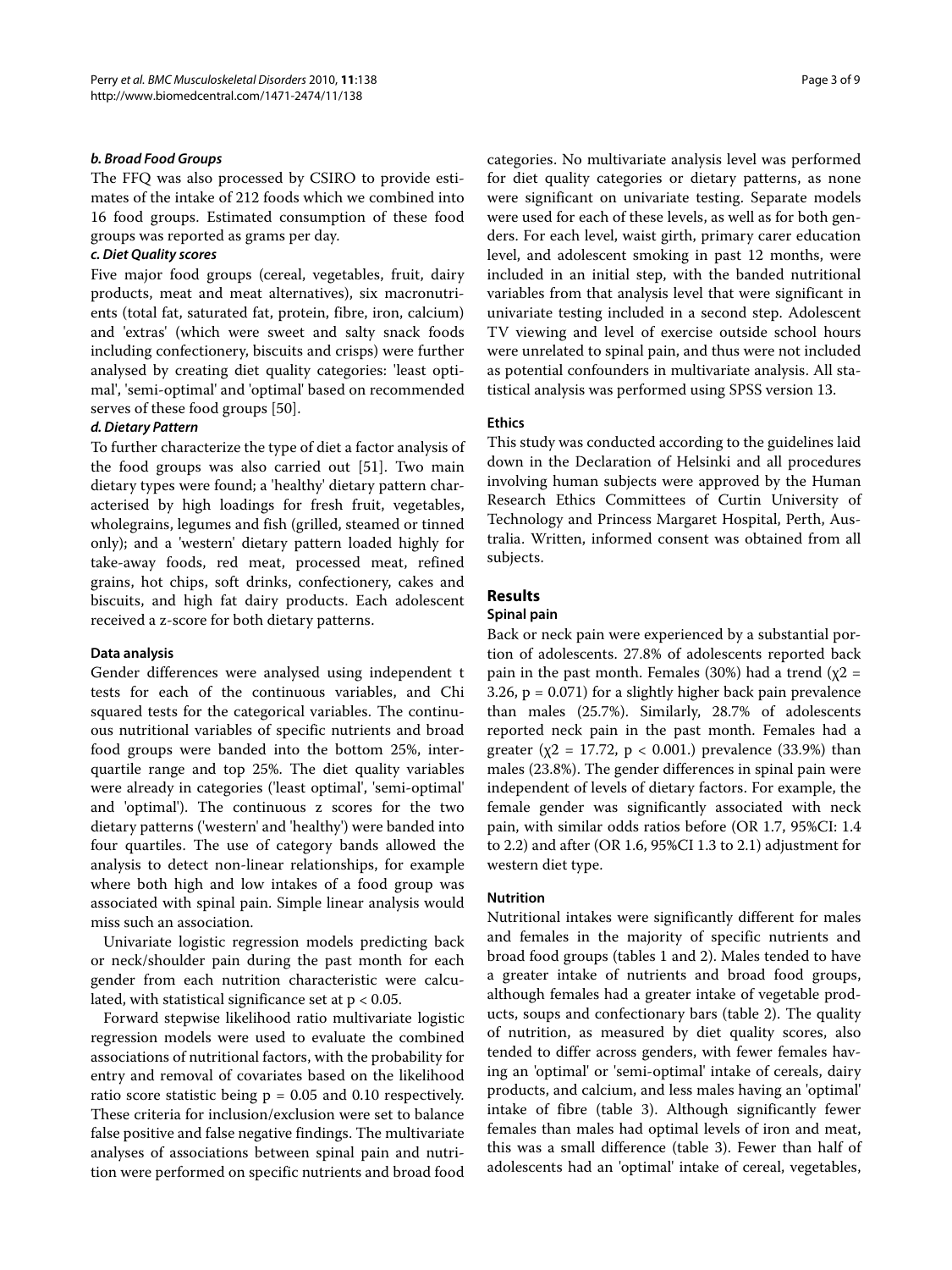# **Table 1: Specific nutrient intakes in males and females**

|                                | <b>Males</b> |           | <b>Females</b> |        | <b>Gender difference</b> |         |  |
|--------------------------------|--------------|-----------|----------------|--------|--------------------------|---------|--|
|                                | Mean         | <b>SD</b> | Mean           | SD     | t, df                    | p       |  |
|                                |              |           |                |        |                          |         |  |
| omega 3 - g/day                | 1.39         | 0.69      | 1.19           | 0.59   | 5.9, 1420                | < 0.001 |  |
| omega 6 - g/day                | 12.43        | 6.51      | 10.80          | 5.71   | 5.0, 1420                | < 0.001 |  |
| long chain n3 acids            | 0.27         | 0.13      | 0.23           | 0.13   | 5.2, 1420                | < 0.001 |  |
| omega 3 fatty acid:2n6 (g)     | 12.13        | 6.47      | 10.54          | 5.68   | 4.9, 1420                | < 0.001 |  |
| omega 3 fatty acid:2n6 (q)     | 0.02         | 0.01      | 0.02           | 0.01   | 6.4, 1420                | < 0.001 |  |
| omega 3 fatty acid:3n3 (g)     | 1.12         | 0.63      | 0.93           | 0.51   | 5.9, 1420                | < 0.001 |  |
| omega 3 fatty acid: 3n6 (q)    | 0.04         | 0.02      | 0.03           | 0.02   | 6.3, 1420                | < 0.001 |  |
| Arachidonic (q)                | 0.19         | 0.08      | 0.16           | 0.08   | 6.9, 1420                | < 0.001 |  |
| omega 3 fatty acid: 4n6 (g)    | 0.02         | 0.01      | 0.02           | 0.01   | 7.1, 1420                | < 0.001 |  |
| eicosapentanoic acid (EPA) (g) | 0.08         | 0.04      | 0.07           | 0.04   | 5.6, 1420                | < 0.001 |  |
| omega 3 fatty acid:5n6 (g)     | 0.00         | 0.00      | 0.00           | 0.00   | 0.7, 1420                | 0.462   |  |
| docosapentanoic acid (DPA) (q) | 0.11         | 0.05      | 0.09           | 0.05   | 6.3, 1420                | < 0.001 |  |
| docosahexanoic acid (DHA) (g)  | 0.08         | 0.06      | 0.07           | 0.06   | 2.2, 1420                | 0.030   |  |
| water $(g)$                    | 2,477        | 849       | 2,255          | 810    | 5.0, 1420                | < 0.001 |  |
| total sugar (g)                | 169.17       | 64.22     | 145.99         | 64.05  | 6.8, 1420                | < 0.001 |  |
| complex CHO (g)                | 128.54       | 44.70     | 105.32         | 36.47  | 10.7, 1420               | < 0.001 |  |
| fibre $(g)$                    | 25.01        | 9.78      | 23.09          | 8.81   | 3.9, 1420                | < 0.001 |  |
| nitrogen (g)                   | 16.97        | 5.04      | 14.09          | 4.74   | 11.1, 1420               | < 0.001 |  |
| Kcalories                      | 2,525        | 764       | 2,115          | 728    | 10.3, 1420               | < 0.001 |  |
| Kjoules                        | 10,519       | 3,186     | 8,813          | 3,034  | 10.3, 1420               | < 0.001 |  |
| protein (g)                    | 104.96       | 31.40     | 86.99          | 29.38  | 11.1, 1420               | < 0.001 |  |
| total fat $(q)$                | 99.82        | 35.32     | 83.48          | 32.79  | 9.0, 1420                | < 0.001 |  |
| total carbohydrate (g)         | 300.13       | 96.02     | 253.17         | 91.92  | 9.4, 1420                | < 0.001 |  |
| sodium (mg)                    | 3,607        | 1,147     | 3,041          | 1,086  | 9.5, 1420                | < 0.001 |  |
| potassium (mg)                 | 4,000        | 1,345     | 3,497          | 1,262  | 7.3, 1420                | < 0.001 |  |
| calcium (mg)                   | 1,349        | 597       | 1,042          | 502    | 10.5, 1420               | < 0.001 |  |
| Magnesium (mg)                 | 341.62       | 115.48    | 290.38         | 103.50 | 8.8, 1420                | < 0.001 |  |
| phosphorous (mg)               | 1,823        | 626       | 1,479          | 553    | 10.9, 1420               | < 0.001 |  |
| iron (mg)                      | 15.07        | 5.05      | 12.62          | 4.29   | 9.8, 1420                | < 0.001 |  |
| copper (mg)                    | 2.05         | 0.66      | 1.81           | 0.63   | 6.9, 1420                | < 0.001 |  |
| zinc (mg)                      | 13.92        | 4.39      | 11.66          | 4.04   | 10.1, 1420               | < 0.001 |  |
| retinol (ug)                   | 582.79       | 521.65    | 450.43         | 501.37 | 4.9, 1420                | < 0.001 |  |
| carotene (ug)                  | 4,295        | 2,113     | 4,278          | 2,279  | 0.1, 1420                | 0.883   |  |
| vitamin D (ug)                 | 2.38         | 1.53      | 2.01           | 1.33   | 4.9, 1420                | < 0.001 |  |
| thiamin (mg)                   | 1.97         | 0.76      | 1.56           | 0.56   | 11.3, 1420               | < 0.001 |  |
| riboflavin (mg)                | 2.76         | 1.10      | 2.16           | 0.89   | 11.3, 1420               | < 0.001 |  |
| nicotinic acid (mg)            | 19.78        | 6.34      | 16.76          | 5.54   | 9.6, 1420                | < 0.001 |  |
| pot.nicotinic acid (mg)        | 20.53        | 6.27      | 16.97          | 5.87   | 11.0, 1420               | < 0.001 |  |
|                                | 186.00       |           | 190.91         |        | $-0.8, 1420$             | 0.416   |  |
| vitamin $C$ (mg)               |              | 108.46    |                | 119.31 |                          |         |  |
| vitamin E (mg)                 | 9.37         | 4.85      | 8.00           | 3.89   | 5.8, 1420                | < 0.001 |  |
| vitamin b6 (mq)                | 1.87         | 0.70      | 1.67           | 0.62   | 5.6, 1420                | < 0.001 |  |
| vitamin b12 (ug)               | 5.03         | 2.18      | 4.05           | 2.15   | 8.6, 1420                | < 0.001 |  |
| free folate (ug)               | 151.90       | 68.26     | 142.81         | 67.14  | 2.5, 1420                | 0.011   |  |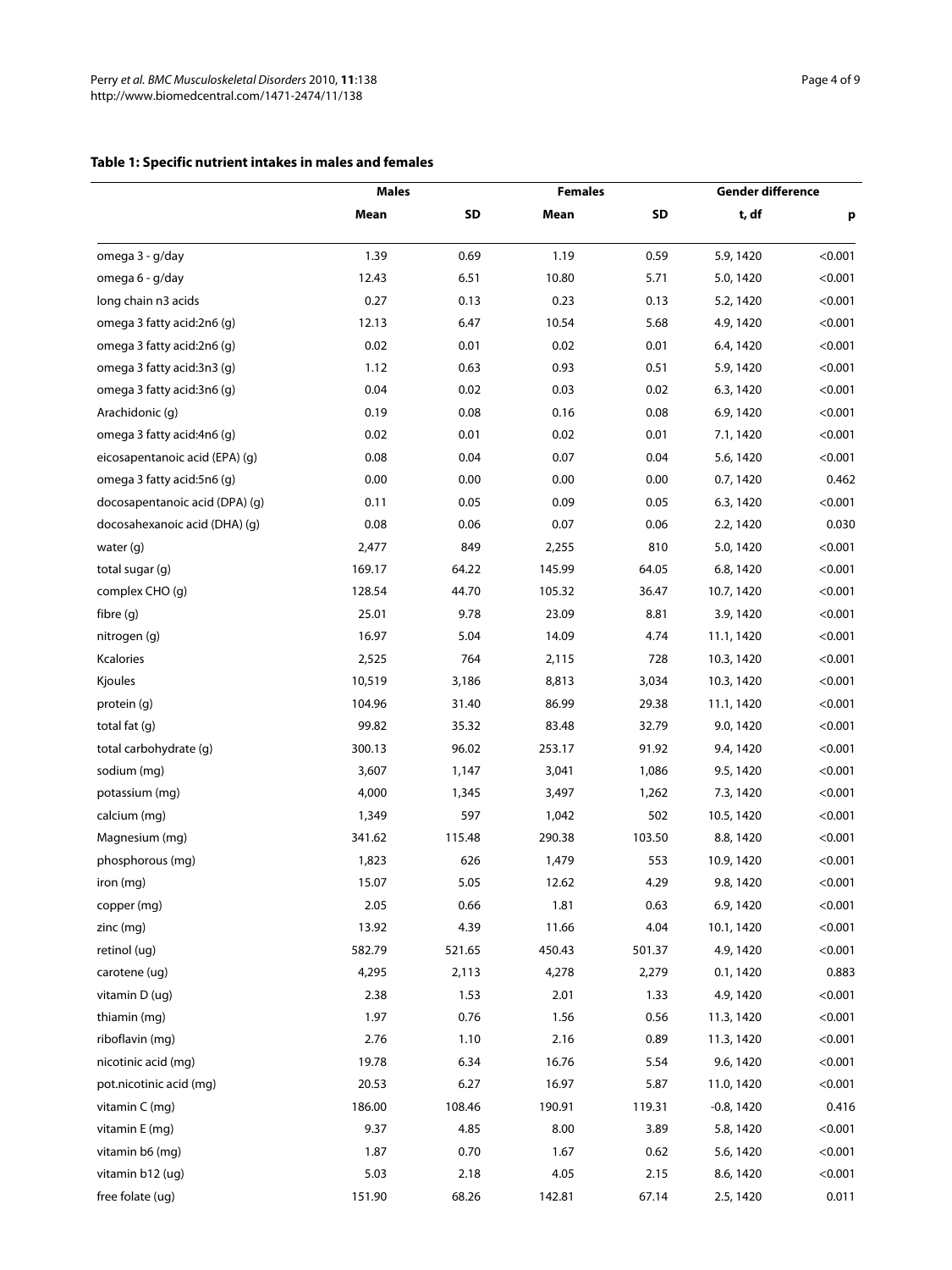| total folate (ug)         | 258.49   | 101.71 | 238.50   | 97.63  | 3.8, 1420    | < 0.001 |
|---------------------------|----------|--------|----------|--------|--------------|---------|
| pantothenate (mg)         | 5.77     | 2.04   | 4.93     | 1.91   | 8.1, 1420    | < 0.001 |
| biotin (ug)               | 25.27    | 10.15  | 20.44    | 8.79   | 9.6, 1420    | < 0.001 |
| alcohol (q)               | 0.00     | 0.07   | 0.01     | 0.18   | $-0.6, 1420$ | 0.557   |
| cholesterol (mg)          | 334.35   | 143.14 | 272.22   | 126.77 | 8.6, 1420    | < 0.001 |
| refined sugar (g)         | 80.17    | 41.75  | 69.18    | 41.82  | 5.0, 1420    | < 0.001 |
| saturated fat (q)         | 44.40    | 17.53  | 36.24    | 16.04  | 9.2, 1420    | < 0.001 |
| monounsaturated fat (q)   | 34.51    | 12.37  | 28.82    | 11.41  | 9.0, 1420    | < 0.001 |
| polyunsaturated fat (q)   | 14.72    | 7.33   | 12.85    | 6.28   | 5.2, 1420    | < 0.001 |
| total nicotinic acid (mg) | 40.31    | 12.09  | 33.72    | 11.06  | 10.7, 1420   | < 0.001 |
| total vitamin A (ug)      | 1,298.76 | 661.95 | 1,163.54 | 669.46 | 3.8, 1420    | < 0.001 |
| natural sugars (g)        | 89.00    | 42.93  | 76.81    | 37.05  | 5.7, 1420    | < 0.001 |

|  |  |  |  |  |  | Table 1: Specific nutrient intakes in males and females (Continued) |
|--|--|--|--|--|--|---------------------------------------------------------------------|
|--|--|--|--|--|--|---------------------------------------------------------------------|

dairy products, saturated fats, fats in general, 'extras' and fibre (table 3). This poor quality diet was more apparent in males, as shown by males having a significantly higher factor score for the 'western' dietary pattern (table [4](#page-5-0)).

#### **Nutrition and Spinal Pain**

In univariate analysis only a few dietary variables were associated with spinal pain. In females, a reduced risk of back pain was associated with high intakes of some nutritional elements (meat, sodium, copper, carotene and vitamin B6) and with low intakes of others (vitamin E, polyunsaturated fat and omega 6 fatty acids). Similarly for females there was a reduced risk of neck/shoulder pain associated with high (fruits and meat) and low intakes (vitamin B12 and 5n3 DPAs). In males, a reduced risk of back pain was associated with high intakes (fruits) and low intakes of some nutritional elements (iron and nicotinic acid). An increased risk of back pain was associated with highest intakes of fish and seafood in males. A

# **Table 2: Broad food intakes in males and females (grams/day)**

|                                 |         | <b>Males</b> |        | <b>Females</b> | <b>Gender difference</b> |         |  |
|---------------------------------|---------|--------------|--------|----------------|--------------------------|---------|--|
|                                 | Mean    | <b>SD</b>    | Mean   | <b>SD</b>      | t, df                    | p       |  |
| Non-alcoholic beverages*        | 1,185.2 | 622.1        | 1,164  | 585            | 0.6, 1420                | 0.521   |  |
| Cereals and cereal products     | 260.75  | 109.5        | 219.81 | 91.73          | 7.6, 1420                | < 0.001 |  |
| Cereal-based products           | 90.34   | 58.05        | 68.24  | 44.71          | 8.0, 1420                | < 0.001 |  |
| Fats and oils                   | 23.59   | 13.05        | 19.42  | 9.87           | 6.8, 1420                | < 0.001 |  |
| Fish and seafood products       | 80.95   | 100.0        | 71.21  | 82.44          | 2.0, 1420                | 0.046   |  |
| Fruit products                  | 255.18  | 220.5        | 255.51 | 187.07         | 0.0, 1420                | 0.976   |  |
| Egg products                    | 17.65   | 16.60        | 15.33  | 15.48          | 2.7, 1420                | 0.006   |  |
| Meat, poultry and game products | 185.90  | 78.60        | 158.73 | 76.84          | 6.6, 1420                | < 0.001 |  |
| Milk products                   | 637.39  | 372.3        | 435.16 | 288.49         | 11.4, 1420               | < 0.001 |  |
| Soups                           | 18.99   | 21.80        | 23.88  | 28.68          | $-3.6, 1420$             | < 0.001 |  |
| Seed and nut products           | 2.17    | 5.66         | 2.18   | 6.08           | 0.0, 1420                | 0.966   |  |
| Savoury sauces and condiments   | 12.13   | 11.80        | 10.85  | 12.13          | 2.0, 1420                | 0.044   |  |
| Vegetable products              | 109.35  | 64.86        | 118.83 | 64.67          | $-2.8, 1420$             | 0.006   |  |
| Legume and pulse products       | 9.01    | 14.81        | 7.67   | 12.96          | 1.8, 1420                | 0.070   |  |
| Snack foods                     | 17.84   | 14.17        | 16.43  | 13.97          | 1.9, 1420                | 0.059   |  |
| Sugar products                  | 12.26   | 16.30        | 9.26   | 10.80          | 4.1, 1420                | < 0.001 |  |
| Confectionery and health bars   | 45.10   | 35.42        | 46.25  | 41.61          | $-0.6, 1420$             | 0.574   |  |
| Special dietary foods           | 2.89    | 20.85        | 1.64   | 21.34          | 1.1, 1420                | 0.265   |  |
| Miscellaneous                   | 15.38   | 18.95        | 14.25  | 26.15          | 0.9, 1420                | 0.352   |  |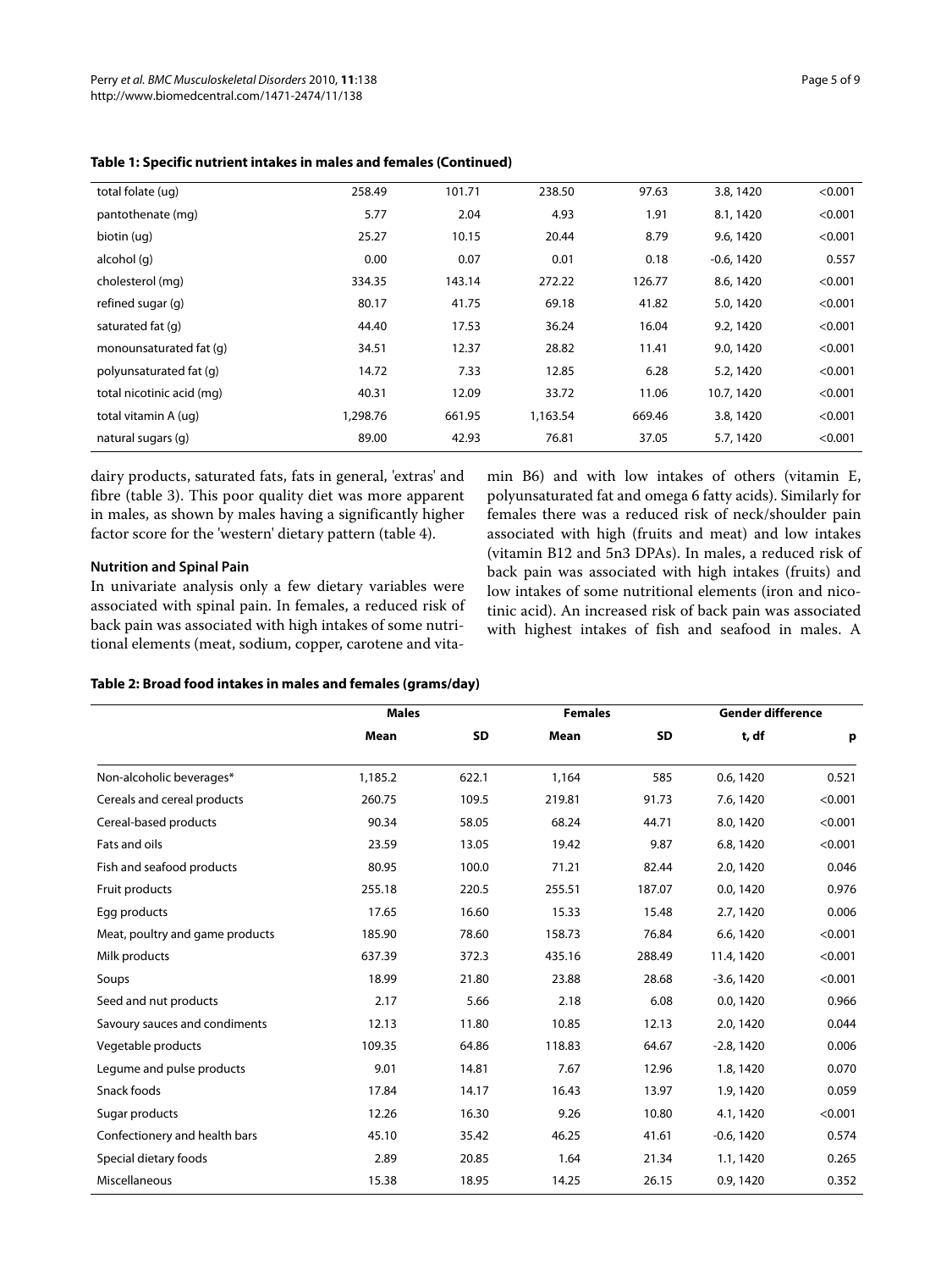| <b>Males</b>        |               |               |         | <b>Gender difference</b> |              |         |        |         |
|---------------------|---------------|---------------|---------|--------------------------|--------------|---------|--------|---------|
| <b>Food score</b>   | Least optimal | Semi- optimal | Optimal | <b>Least optimal</b>     | Semi-optimal | optimal | Chi Sq | p       |
| Cereal Score        | 12.5          | 58.2          | 29.3    | 25.7                     | 61.5         | 12.8%   | 79.8   | < 0.001 |
| Vegetable Score     | 57.3          | 37.2          | 5.4     | 52.3                     | 40.1         | 7.6%    | 5.0    | 0.081   |
| <b>Fruit Score</b>  | 23.1          | 23.1          | 53.8    | 19.8                     | 26.1         | 54.0%   | 3.1    | 0.208   |
| Dairy Score         | 24.3          | 44.3          | 31.4    | 47.1                     | 38.9         | 13.9%   | 102.6  | < 0.001 |
| Meat Score          | 0.1           | 2.4           | 97.4    | 0.7                      | 4.9          | 94.4%   | 9.1    | 0.011   |
| <b>Extra Score</b>  | 32.6          | 32.3          | 35.1    | 24.6                     | 27.0         | 48.4%   | 26.9   | < 0.001 |
| <b>Fat Score</b>    | 0.5           | 83.0          | 16.4    | 1.0                      | 82.6         | 16.4%   | 1.0    | 0.606   |
| Saturated Fat score | 56.1          | 38.9          | 5.0     | 50.4                     | 44.3         | 5.3%    | 4.7    | 0.094   |
| Protein Score       | 0.0           | 2.0           | 98.0    | 0.0                      | 1.29         | 98.7%   | 1.2    | 0.272   |
| <b>Fibre Score</b>  | 9.2           | 58.4          | 32.3    | 4.2                      | 47.1         | 48.7%   | 46.0   | < 0.001 |
| Calcium Score       | 4.6           | 30.3          | 65.1    | 11.4                     | 46.8         | 41.8%   | 82.1   | < 0.001 |
| Iron Score          | 0.0           | 4.6           | 95.4    | 0.0                      | 12.64        | 87.4%   | 29.6   | < 0.001 |

# **Table 3: Diet quality scores in males and females (percentage meeting least optimal, semi-optimal and optimal intakes)**

reduced risk of neck/shoulder pain was associated with highest intakes of egg products and sugar products, whilst an increased risk was associated with lowest intakes of cereals, retinol, vitamin D, vitamin B12, and omega 6 fatty acids. None of the other nutrition variables showed significant associations with back or neck/shoulder pain.

After multivariate analysis at the different levels of nutrition characterization there were only a few associations found with back and neck pain (table [5](#page-6-0)) and these varied across pain location and gender.

#### **Discussion**

This study confirms that spinal pain is clearly a significant problem for adolescents, concurring with previous findings [[1](#page-7-0)[,2](#page-7-1)], and underlining the importance of research into possible risk factors.

Whilst the majority of our sample had more than adequate intakes of meat, protein and iron, there were significant numbers of adolescents failing to have sufficient intakes of cereals, fruit, dairy products, vegetables, fibre or calcium, and almost all had excessive consumption of saturated fats and snack foods. These findings are similar to those recently observed in other Australian adolescents [[52](#page-8-17)].

In terms of associations between spinal pain and specific nutrients and food groups - vitamin B12, egg, cereal and meat consumption were related to spinal pain. For females low egg consumption and high meat consumption were related to a reduced risk of back and neck pain respectively. A low intake of vitamin B12 was related to an increased risk of neck pain in females. For males both low and high consumption of cereals were related to increased risk of neck pain. This study cannot identify specific mechanisms for the effect of nutrition on adolescent spinal pain, but previous adult and animal literature suggests several possibilities including effects on pain sensitivity [[19](#page-7-16)] and inflammation [\[23](#page-7-20)] which could partially explain our findings.

A noticeable feature of the specific nutrient and food group relationships with spinal pain was the lack of any consistency across pain locations, or genders. This may reflect real differences; for example, some types of neck and back pain may have differing mechanisms [[53\]](#page-8-18), and males and females may have different pain mechanisms [[54\]](#page-8-19). In addition, the lack of consistency probably reflects the fact that any individual nutrient, in contrast to a dietary pattern, may usually only contribute minimally to any effects on spinal pain. These results thus provide weak support for our first study hypothesis that specific

#### <span id="page-5-0"></span>**Table 4: Dietary pattern in males and females**

|              | <b>Males</b> |           | <b>Females</b> |           | <b>Gender difference</b> |         |
|--------------|--------------|-----------|----------------|-----------|--------------------------|---------|
|              | Mean         | <b>SD</b> | Mean           | <b>SD</b> | t, df                    | D       |
| Healthy type | $-0.047$     | 0.91      | 0.128          | 0.85      | $-1.3, 1416$             | 0.202   |
| Western type | 0.164        | 0.86      | $-0.179$       | 0.88      | 7.4, 1416                | < 0.001 |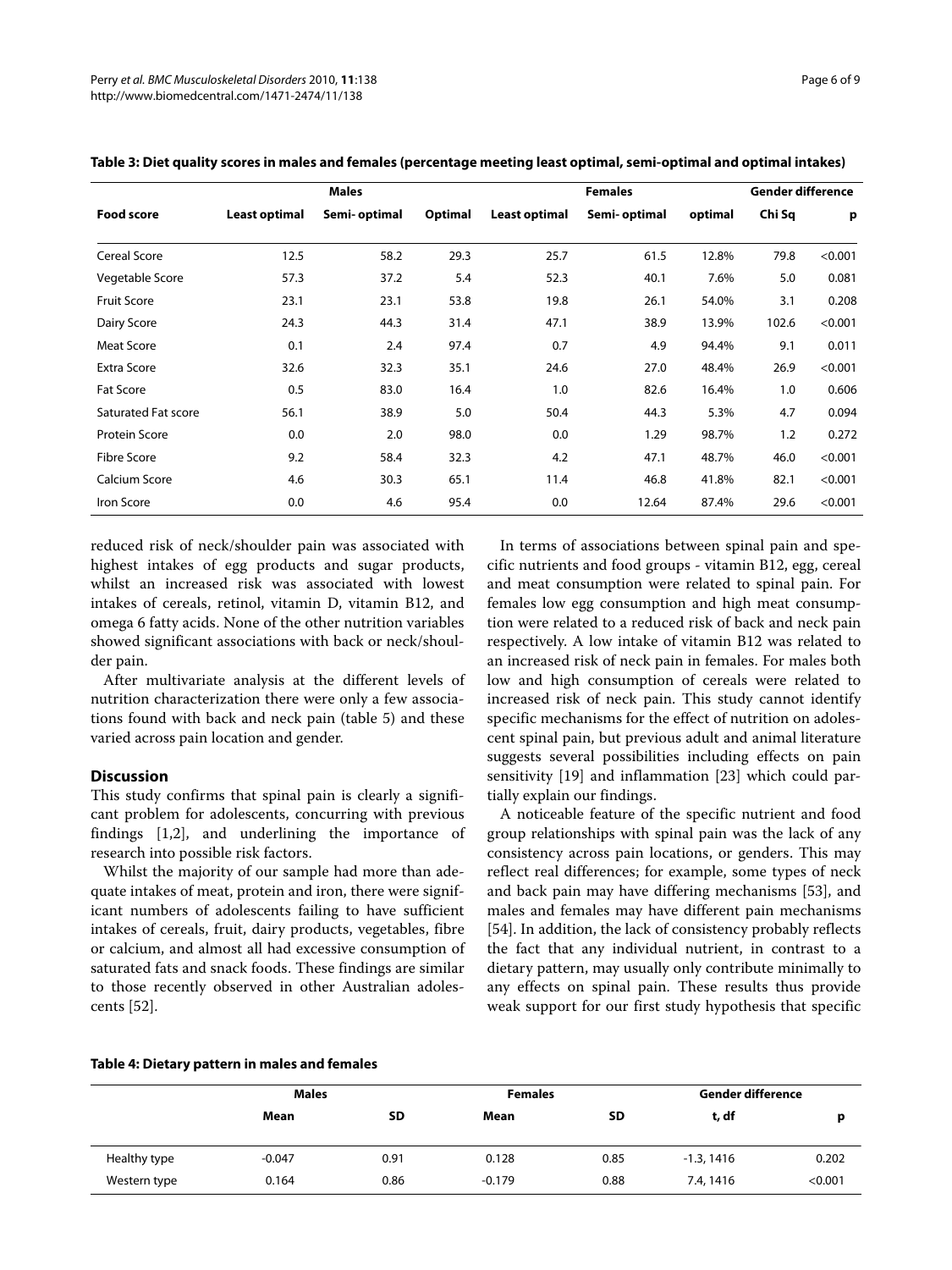| Gender | <b>Nutrition variables</b> |                  | <b>OR</b> |       | 95% Cls |
|--------|----------------------------|------------------|-----------|-------|---------|
|        |                            | <b>Back pain</b> |           |       |         |
| Female | Egg Products               | $<$ 3.67 g       | 0.46      | 0.29  | 0.75    |
|        |                            | 3.67-22.15 g     | reference |       |         |
|        |                            | $>22.15$ g       | 0.96      | 0.63  | 1.47    |
|        |                            | <b>Neck Pain</b> |           |       |         |
| Male   | Cereal Score               | $<$ 186.3 g      | 1.62      | 1.03  | 2.54    |
|        |                            | 186.3 - 311.2 g  | reference |       |         |
|        |                            | >311.2 g         | 1.61      | 1.03  | 2.54    |
| Female | Vitamin B12                | $<$ 2.74 $\mu$ g | 1.72      | 1.14  | 2.62    |
|        |                            | 2.74-4.96 µg     | reference |       |         |
|        |                            | $>4.96 \mu g$    | 1.24      | 0.81  | 1.910   |
|        | <b>Meat Score</b>          | $<$ 106.9 g      | 1.14      | 0.754 | 1.73    |
|        |                            | 106.9 - 198.2 g  | reference |       |         |
|        |                            | $>198.2$ g       | 0.62      | 0.40  | 0.97    |

#### <span id="page-6-0"></span>**Table 5: Statistically significant multivariate relationships between nutrition variables and back and neck pain in males and females.**

The nutrition variables are categorised into lowest 25%, interquartile range, and highest 25%

Footnote: Forward stepwise likelihood ratio multivariate logistic regression models adjusting for waist girth, primary carer education level and adolescent smoking in past 12 months

nutrients or food groups are related to adolescent spinal pain.

In terms of associations between spinal pain and diet quality and dietary pattern, there were no significant univariate results. These results therefore do not support our second hypothesis that diet quality and dietary pattern are related to adolescent back pain.

The lack of further significant findings was not due to an under-powered study as the majority of the significant relationships detected were weak. Furthermore, the weak individual nutrient relationships were not due to lack of consideration of curvilinear relationships as we analysed for both high and low consumption. They were also not due to a lack of adequate characterization of diet (considered at 4 levels - specific nutrients, good groups, diet quality and dietary pattern), lack of consideration of different gender relationships, or a lack of adjustment for confounding by physical activity, smoking, body fatness and socioeconomic status, as all these were considered in the study design. The weak evidence for relationships between diet and spinal pain may have been due to our characterization of spinal pain. We did not specify the area of back pain with a diagram for participants. However we had similar findings when we repeated the analyses using self-reported back and neck pain ever and chronic back and neck pain (lasting more than 3 months) and additionally when using a parental report of health

professional diagnosed back or neck pain (data not shown). Our relatively stringent multivariate inclusion/ exclusion criteria may also have meant our analysis missed some weaker nutrition relationships. One further possible cause of the weak relationships may have been a failure to distinguish between sub-groups of spinal pain with different aetiologies.

Whilst our findings suggest that diet in adolescence may be related to spinal pain, the cross-sectional nature of the findings does not allow causality to be assumed. Further longitudinal studies should be undertaken to examine causality. If diet is shown to contribute to spinal pain, then the burden of adolescent spinal pain may be lessened by greater and more successful attempts to improve nutrition in adolescents. Furthermore, because adolescent spinal pain is a risk factor for spinal pain, improvements in adolescent diet may have beneficial effects into adulthood, reducing the overall burden of spinal pain on society.

#### **Conclusions**

This study found that many Western Australian adolescents had non-optimal diets. The findings of this exploratory study suggest that certain aspects of diet (Vitamin B12, eggs, cereals and meat) may have an association with spinal pain in adolescence. These results provide important initial evidence that diet and adolescent spinal pain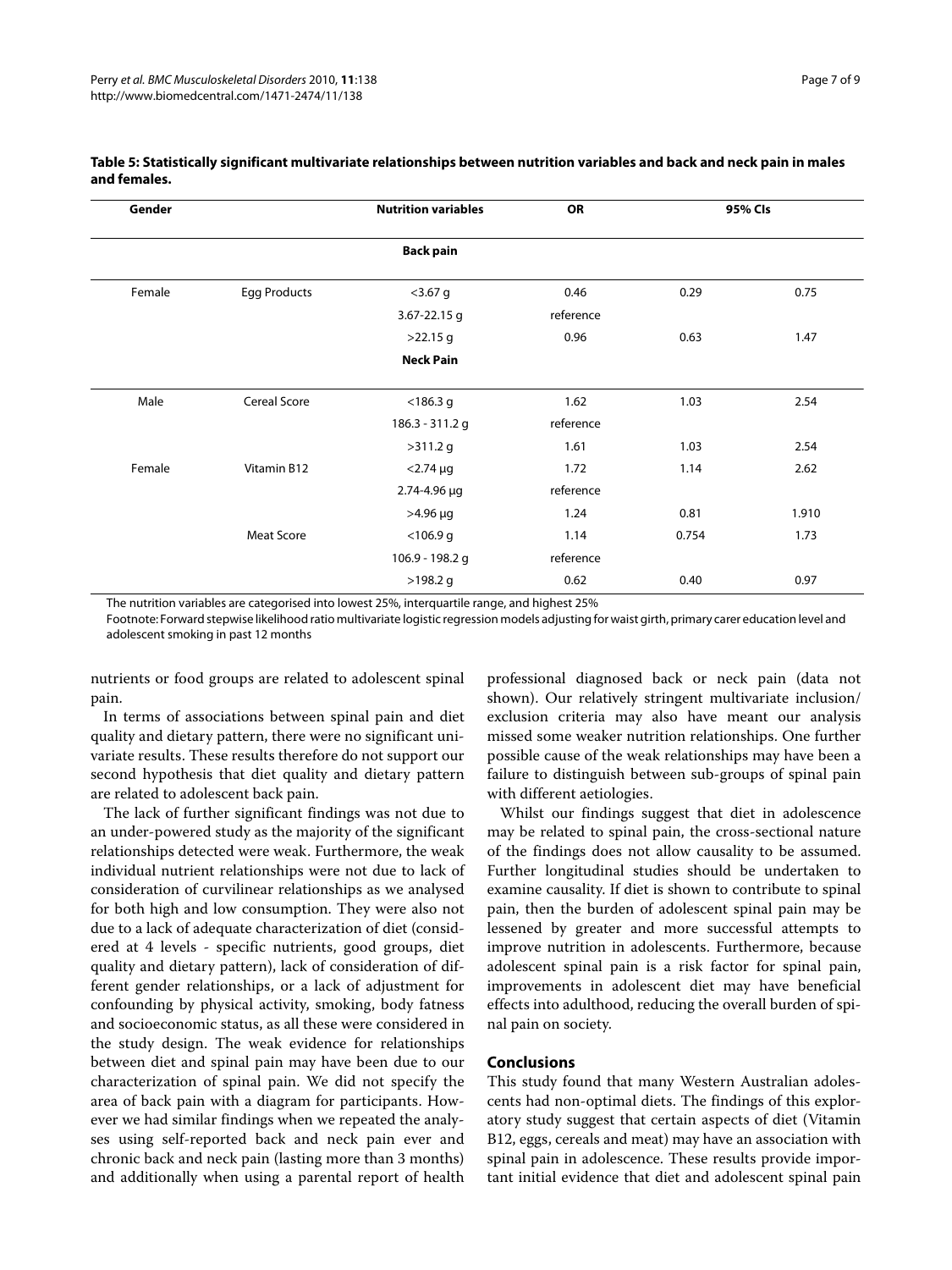#### may be associated, but further work is needed to explore potential relationships and mechanisms.

#### **Competing interests**

The authors declare that they have no conflicts of interest.

#### **Authors' contributions**

Authors have contributed in the following ways: MP analysed the data, performed the literature review, wrote the first draft of the manuscript and updated the manuscript after co-author feedback. LS initiated the spinal pain aspect of the study, assisted with data analysis and contributed to reviewing and subsequent improvements of the manuscript. WO initiated the nutrition aspect of the study and nutrition data collection, assisted with data analysis, contributed to reviewing the drafts and improving the manuscript. PO helped to initiate the spinal pain aspect of the study and contributed to reviewing and improvements of the manuscript. AS was significantly involved in the statistical analysis and contributed to the reviewing and improvements of the manuscript drafts. All authors read and approved final manuscript.

#### **Acknowledgements**

The authors would like to thank Rosemary Austin, Lee Clohessy, Jemma Coleman, Alex D'Vauz, Clare Haselgrove, Monique Robinson, Nick Sloan and Diane Wood for collection and/or processing of data. Thanks also to Dr Gina Ambrosini for dietary factor analysis. The authors acknowledge funding from the Australian National Health and Medical Research Council (project # 323200), the Raine Foundation at the University of Western Australia, Healthway, the Arthritis Foundation of Australia, and the Arthritis Foundation of Western Australia.

#### **Author Details**

1School of Physiotherapy and Curtin Health Innovation Research Institute, Curtin University of Technology, GPO Box U1987, Perth WA 6845, Perth, WA, Australia, 2Centre for Sports and Exercise Medicine, Barts and the London School of Medicine and Dentistry, London, UK, 3Telethon Institute for Child Health Research, Perth, WA, Australia and 4Centre for Child Health Research, The University of Western Australia, Perth, WA, Australia

#### Received: 14 December 2009 Accepted: 30 June 2010 Published: 30 June 2010

#### **References**

- <span id="page-7-0"></span>1. Harreby M, Nygaard B, Jessen T, et al.: Risk factors for low back pain in a cohort of 1389 Danish school children: an epidemiologic study**.** Eur Spine 11999 8:444-50.
- <span id="page-7-1"></span>2. Prista A, Balague F, Nordin M, Skovron ML: Low back pain in Mozambican adolescents**.** Eur Spine J 2004, 13:341-45.
- <span id="page-7-2"></span>3. Wedderkopp N, Leboeuf-Yde C, Andersen LB, Froberg K, Hansen HS: Back pain reporting pattern in a Danish population-based sample of children and adolescents**.** Spine 2001, 26:879-83.
- <span id="page-7-3"></span>4. Brattberg G: Do pain problems in young school children persist into early adulthood? A 13-year follow-up**.** Eur J Pain 2004, 8:187-99.
- 5. Hestbaek L, Leboeuf-Yde C, Kyvik KO: Is comorbidity in adolescence a predictor for adult low back pain? A prospective study of a young population**.** BMC Musculoskelet Disord 2006, 16:7-29.
- <span id="page-7-4"></span>Salminen JJ, Erkintalo MO, Pentti J, et al.: Recurrent low back pain and early disc degeneration in the young**.** Spine 1999, 24:1316-21.
- <span id="page-7-5"></span>7. Ferrari R, Russell AS: Neck pain - Best Practice & Research**.** Clin Rheumatol 2003, 17:57-70.
- <span id="page-7-6"></span>8. Fairbank JC, Pynsent PB, Van Poortvliet JA, et al.: Influence of anthropometric factors and joint laxity in the incidence of adolescent back pain**.** Spine 1984, 26:1788-92.
- <span id="page-7-7"></span>9. Jones GT, Watson KD, Silman AJ, et al.: Predictors of low back pain in Britishschoolchildren: a population-based prospective cohort study**.** Pediatrics 2003, 111:822-8.
- <span id="page-7-8"></span>10. Vikat A, Rimpela M, Salminen JJ, Rimpelä A, Savolainen A, Virtanen SM: Neck or shoulder pain and low back pain in Finnish adolescents**.** Scand J Public Health 2008, 28:164-73.
- <span id="page-7-9"></span>11. Ramos EMA, James CA, Bear-Lehman J: Children's computer usage: Are they at risk of developing repetitive strain injury? Work 2005, 25:143-54.
- <span id="page-7-10"></span>12. Ehrmann Feldman D, Shrier I, Rossignol M, Abenhaim L: Risk factors for the development of neck and upper limb pain in adolescents**.** Spine 2002, 27:523-28.
- <span id="page-7-11"></span>13. Ehrmann Feldman D, Shrier I, Rossignol M, Abenhaim L: Risk factors for the development of low back pain in adolescents**[.](http://www.ncbi.nlm.nih.gov/entrez/query.fcgi?cmd=Retrieve&db=PubMed&dopt=Abstract&list_uids=11427402)** Am J Epidemiol 2001, 154:30-6.
- <span id="page-7-12"></span>14. Ghandour RM, Overpeck MD, Huang ZJ, Kogan MD, Scheidt PC: Headache, stomach ache, backache and morning fatigue among adolescent girls in the United States**.** Arch Pediatr Adolesc Med 2004, 158:797-803.
- <span id="page-7-13"></span>15. Molcho M, Gabhainn SN, Kelly C, Friel S, Kelleher C: Food poverty and health among schoolchildren in Ireland: findings from the Health Behaviour in School-aged Children (HBSC) study**.** Public Health Nutr 2007, 10:364-70.
- <span id="page-7-14"></span>16. Neumann CG, Murphy SP, Gewa C, Grillenberger M, Bwibo NO: Meat supplementation improves growth cognitive and behavioral outcomes in Kenyan children**.** J Nutr 2007, 137:1119-23.
- <span id="page-7-15"></span>17. Hettiarachchi M, Liyanage C, Wickremasinghe R, Hilmers D, Abrams S: Nutrient intake and growth of adolescents in southern Sri Lanka**.** Ceylon Med J 2006, 51:89-92.
- 18. Mercer ME, Holder MD: Antinociceptive effects of palatable sweet ingesta on human responsivity to pressure pain**[.](http://www.ncbi.nlm.nih.gov/entrez/query.fcgi?cmd=Retrieve&db=PubMed&dopt=Abstract&list_uids=9035263)** Physiol Behav 1997, 61:311-8.
- <span id="page-7-16"></span>19. Kanarek RB: Dietary modulation of pain sensitivity**.** Nutr Clin Care 2005, 8:158-62.
- <span id="page-7-17"></span>20. Esposito K, Nappo F, Marfella R, et al.: Inflammatory cytokine concentrations are acutely increased by hyperglycaemia in humans: role of oxidative stress**.** Circulation 2002, 106:2067-72.
- <span id="page-7-18"></span>21. Esposito K, Nappo F, Giugliano F, et al.: Meal modulation of circulating interleukin 18 and adiponectin concentrations in healthy subjects and in patients with type 2 diabetes mellitus**.** Am J Clin Nutr 2003, 78:1135-40.
- <span id="page-7-19"></span>22. Lopez-Garcia E, Schulze MB, Manson JE, et al.: Consumption of (n-3) fatty acids is related to plasma biomarkers of inflammation and endothelial activation in women**[.](http://www.ncbi.nlm.nih.gov/entrez/query.fcgi?cmd=Retrieve&db=PubMed&dopt=Abstract&list_uids=15226473)** J Nutr 2004, 134:1806-11.
- <span id="page-7-20"></span>23. Esposito K, Giugliano D: Diet and inflammation: a link to metabolic and cardiovascular diseases**.** Eur Heart J 2006, 27:15-20.
- <span id="page-7-21"></span>24. Lake AA, Mathers JC, Rugg-Gunn AJ, Adamson AJ: Longitudinal change in food habits between adolescence (11-12 years) and adulthood (32- 33 years): the ASH30 Study**.** J Public Health 2006, 28:10-6.
- <span id="page-7-22"></span>25. Lee SK, Novotny R, Daida YG, Vijayadeva V, Gittelsohn J: Dietary patterns of adolescent girls in Hawaii over a 2-year period**.** J Am Diet Assoc 2007, 107:956-61.
- <span id="page-7-23"></span>26. Phillips S, Jacobs Starkey L, Gray-Donald K: Food habits of Canadians: food sources of nutrients for the adolescent sample**.** Can J Diet Pract Res 2004, 65:81-4.
- <span id="page-7-24"></span>27. Alexy U, Kersting M, Sichert-Hellert W: Evaluation of dietary fibre intake from infancy to adolescence against various references-results of the DONALD Study**.** Eur J Clin Nutr 2006, 60:909-14.
- <span id="page-7-25"></span>28. Larson NI, Neumark-Sztainer D, Hannan PJ, Story M: Trends in adolescent fruit and vegetable consumption 1999-2004: project EAT**.** Am J Prev Med 2007, 32:147-50.
- <span id="page-7-26"></span>Robinson M, Oddy WH, McLean NJ, Jacoby P, Pennell CE, de Klerk NH, Zubrick SR, Stanley FJ, Newnham JP: Low-moderate prenatal alcohol exposure and risk to child behavioural development: A prospective cohort study**.** Br J Obs Gyne in press.
- <span id="page-7-27"></span>30. Kendall GE: Children in families in communities: A modified conceptual framework and an analytic strategy for identifying patterns of factors associated with developmental health problems in childhood (Doctoral dissertation)**.** Perth, WA: University of Western Australia; 1997.
- <span id="page-7-28"></span>31. Baghurst KI, Record SJ: A computerised dietary analysis system for use with diaries or food frequency questionnaires**.** Community Health Stud 1984, 8:11-8.
- <span id="page-7-29"></span>32. Ambrosini GL, Mackerras D, de Klerk NH, et al.: Comparison of an Australian food-frequency questionnaire with diet records: implications for nutrition surveillance**.** Public Health Nutr 2003, 36:415-22.
- <span id="page-7-30"></span>33. Oddy WH, Sherriff JL, Kendall GE, et al.: Patterns of fish consumption and levels of serum phospholipid very-long-chain omega-3 fatty acids in children with and without asthma living in Perth**.** Western Australia Nutr Diet 2004, 61:30-7.
- <span id="page-7-31"></span>34. Ambrosini GL, de Klerk NH, O'Sullivan TA, Beilin LJ, Oddy WH: The reliability of a food frequency questionnaire for use among adolescents**.** Eur J Clin Nutr 2008, 631:1251-59.